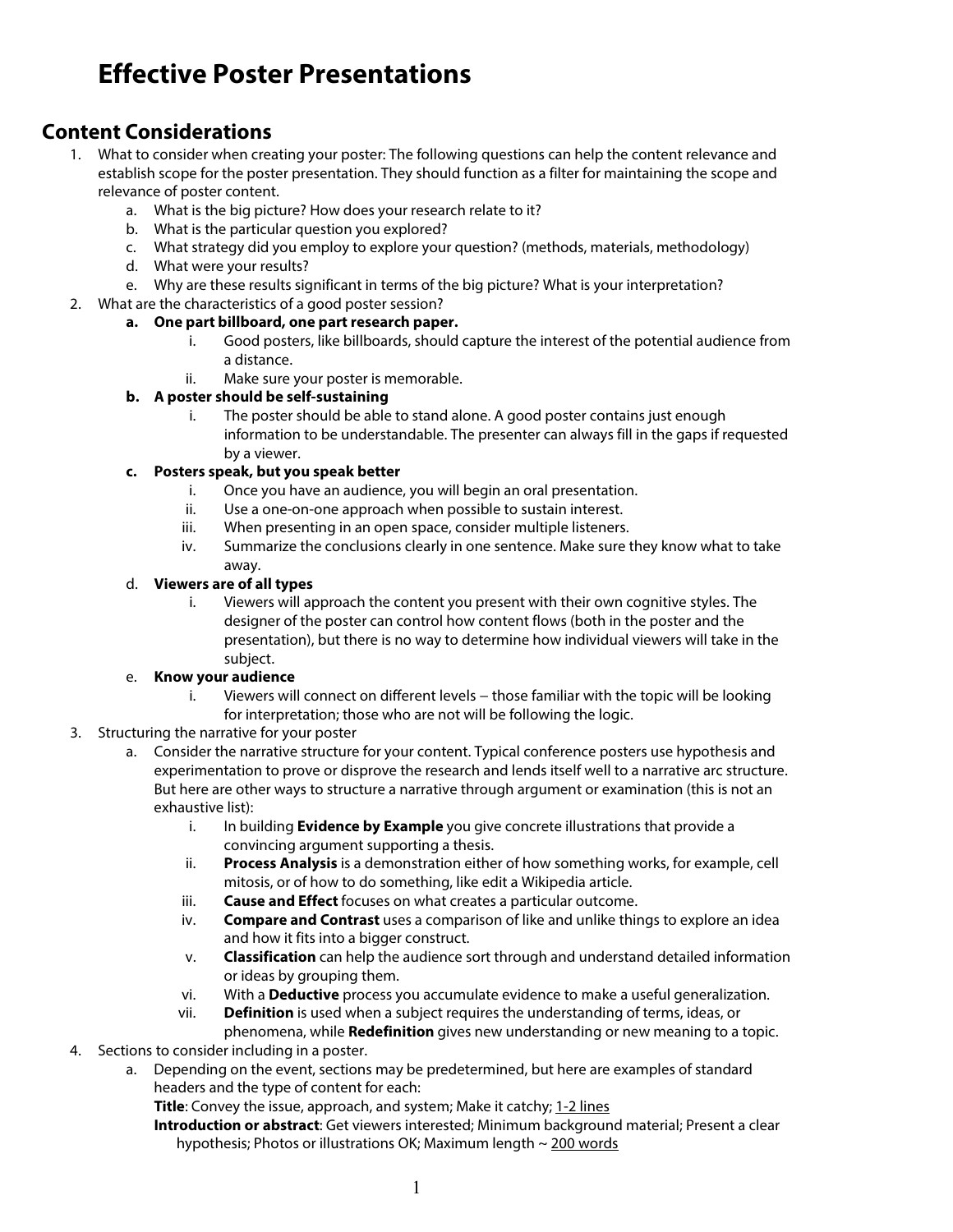- **Materials/methods/methodology**: Briefly describe equipment/methods; analytical approaches or research methodology used; images, graphs, charts, and tables can be used; Maximum length  $\sim$  200 words
- **Results/Main Ideas**: Describe qualitative and descriptive results; Present data analysis; Provide and refer to images, tables, and graphs; Maximum length  $\sim$  200 words
- **Conclusion/Summary**: Remind reader of purpose of work and results; Discuss why your results are conclusive and interesting; Discuss relevance to other published works; Mention future directions.
- **Citations**: Follow standard format for your discipline; Cite articles you have read in full; Find journal articles and books as opposed to web sites.
- **Acknowledgements**: Thank individuals and granting/funding agencies.
- b. Or, descriptive headers can bring specificity to sections. Use familiar keywords.
- 5. Other text considerations
	- a. **Less is more:** Keep narrative text to a minimum. You can fill in the gaps with your presentation.
	- b. **Short and sweet**: A poster is more welcoming if it isn't text heavy.
		- i. **Total 800 words**: Aim for this number to keep the text minimal.
		- ii. **11 words per line**: Is optimum for readability.
		- iii. **10 lines per paragraph**: Make your point efficiently and succinctly.
	- c. **Hourglass structure of content**: intro = broad principles; analysis = detail; conclusion = broad.
	- d. **Take home message headers**: Consider giving each section a header that serves as the "take home message" or introduces the subject.
	- e. **Figure or image legends and/or footnotes**: Best place to discuss details of findings represented by the accompanying images.

# **Design Principles**

- 6. Why? Two main reasons:
	- a. **Craftsmanship = quality**: Constructing a well planned and executed poster will show your professionalism. Good craftsmanship indicates that you care about presenting your subject in the best light and that you should be taken seriously
	- b. **Branding = memorable**: A consistent look throughout creates branding. Branding makes a presentation look professional and helps viewers remember the content.
- 7. Layouts
	- a. **Grid options:** 
		- i. A number of columns and a number of rows (traditional)
		- ii. Organic grids (like a circle or web)
		- b. **Flow from column to column:** Content arranged in columns makes it easier for viewers to follow and digest the ideas, moving from one column to the next. If content is arranged horizontally, your audience will have to walk back and forth in front of the poster as they zigzag through the text.
		- c. **Eye level is prime real-estate for content:** Place the most meaningful or substantial content at eye level to emphasize your most significant principles. Less immediately noteworthy content (e.g., resources, citations) can be placed at the bottom.
		- d. **Clear cues to guide readers** Think about the flow of information from one content item to another. You can use placement within the poster, graphical elements like a bounding box or arrows, and even numbers or letters to logically connect content items together.
		- e. **White/blank space gives clarity:** Allow enough space to break up the sections. The empty space between sections should be of the same visual unit size as all other spacing units, or a size that is related to the other spacing units (e.g. 0.5x the unit size, 3x the unit size, etc.). White space can help clarify relationships by providing a consistent flow of visually aligned content for the viewer to experience.
- 8. Graphics
	- a. **A picture is worth 1000 words:** Use images to illustrate findings and make your poster more visually appealing to viewers.
	- b. **Readable:** Images should be comprehensible from 6 feet away.
	- c. **Consistent image treatment:** This is a branding consideration. Your borders, contrast, shadowing, etc., should be the same throughout.
	- d. **Image borders:** Use borders to make images stand out from the background.
	- e. **Image sequences:** should be accompanied by letters or number progression; images should be clumped together in a bounding box.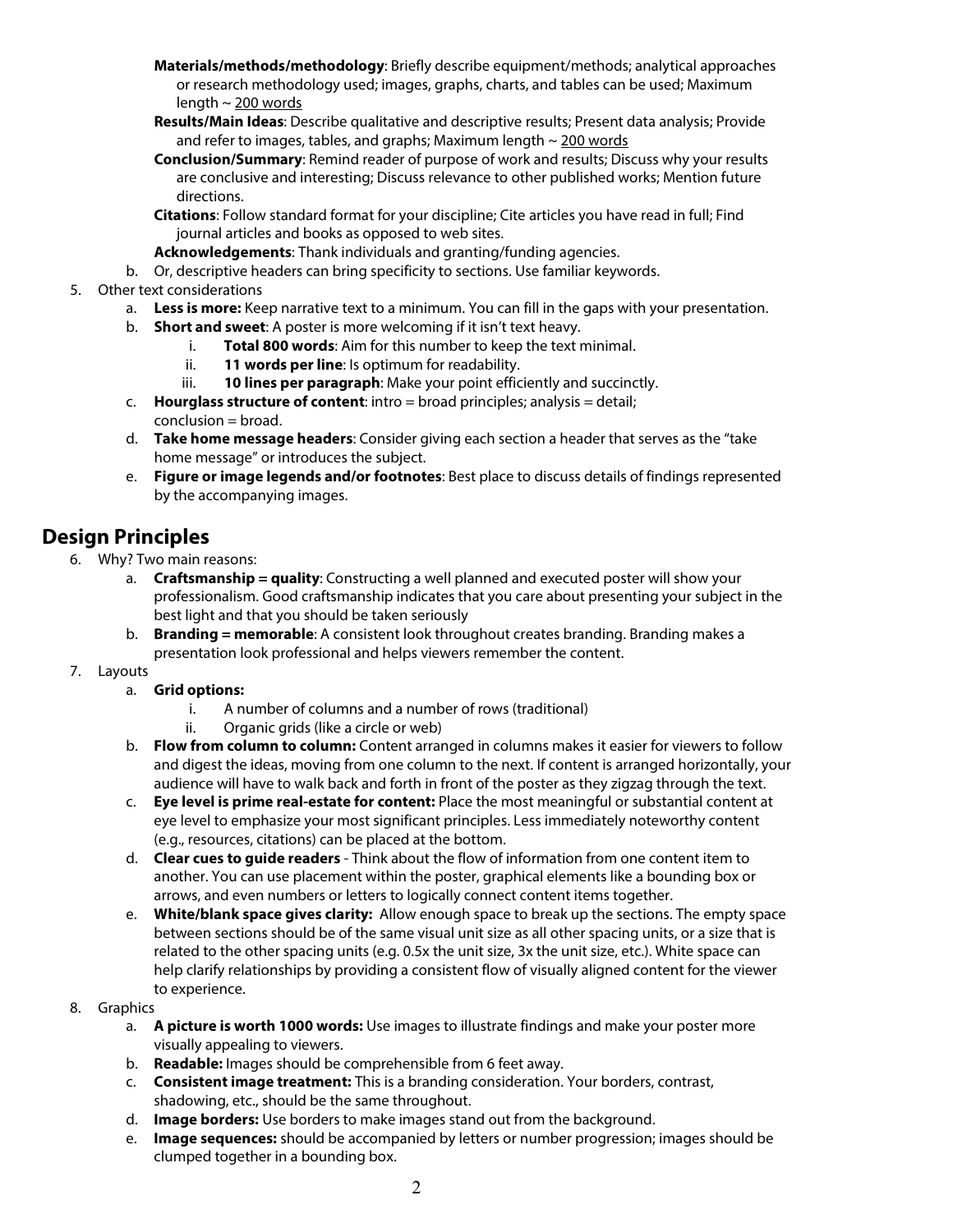- f. **Image orientation**: For close up images, accompany them with a reference to where the close up is located on the image.
- g. **Use Captions:** Images could be accompanied by captions and figure numbers
- 9. Infographics/Display of data
	- a. **Simplify your message:** too much data can obscure the message.
	- b. **Don't use 3d graphs for 2d data:** Visually complex graphs can obscure data.
	- c. **Horizontal Y-axis labels:** If you have the space use horizontal type. If not then rotate the text instead of opting to stack the text. Legibility is key.
	- d. **Types of Infographics**:
		- i. Distribution e.g., bar chart, histogram, box & whisker
		- ii. Parts to a whole e.g., pie chart, donut chart, tree map
		- iii. Time Comparison e.g., line chart, timeline
		- iv. Spatial e.g., map, choropleth, contour line
		- v. System e.g., flowchart, schematic.
		- vi. Relationship e.g., scatter plot, Venn diagram
- 10. Type Treatment/Font
	- a. **Size of text**: title should be no smaller than an inch  $(72 \text{ pt.}$  font size = I inch)
	- b. **Be consistent with font**: Avoid too many fonts and competing styles: Use fonts from the same family (variations of a font) to keep the look consistent for branding purposes.
	- c. **Easy to Read**: San-serif fonts are easier to read at a distance, but serif fonts are easier to read up close.
	- d. **No caps or all bold**: Don't use all caps for a title or in text bodies. Bold should be used sparingly when attempting to direct attention.
	- e. **Titles in "sentence caps" easy to read**: Capitalize only the first word and proper nouns.

### 11. Color

- a. **Color attracts and speaks**: Color is good for attracting and expressing tone. Color can be a visual element that guides viewer through content. It can be used to emphasize select content. Color choices will be an element in your branding strategy.
- b. **Colored backgrounds**: can be overwhelming if too bright/dark.
- c. **Color schemes**: Muted (light and/or less bright) colors are equated with professionalism. A muted scheme often works well with a single bright color for emphasis.
- d. **Be considerate of those with color vision deficiencies**: Make sure everyone can read your poster. If you have a color vision deficiency, have someone check your poster. In general, avoid heavy use of reds and greens. Use symbols and line patterns (e.g., dashed or dotted) instead of colors for graph elements.

# **Logistics**

- 12. Methods for poster creation
	- a. **Single sheet**: Single sheet printing produces one large print. Your poster can be created in a layout program and easily printed out, but it can be costly. So, once it's printed you may have to live with any mistakes. Be sure to proofread very carefully before you print.
	- b. **Modular**: This methods produces sectional sheets that put together constitute a complete poster. It is easy to transport and edit in a hurry. However, it takes time to set up, and involves paying careful attention to craftsmanship.
- 13. Programs to use
	- a. **For images**: Photoshop; Gimp
	- b. **For graphs**: Matlab; Illustrator; Omnigraffle; Inkscape; PowerPoint; Word, Excel; KeyNote; KaleidaGraph
	- c. **For layout and print**: InDesign; QuarkXPress; Illustrator; MS Publisher; Photoshop; PowerPoint; Word
- 14. Program/Production tips
	- a. **Work within the print color mode**: Make your document CMYK color mode, not RGB for more accurate print color representation (relevant for programs such as Illustrator and Photoshop).
	- b. **Resolution**: Resolution (pixels/inch) of images to be printed in a poster should be 300 pixels per inch to avoid pixilation or blurriness. Never use web images for posters unless they're large on the screen. Web images are always 72 pixels per inch. You cannot increase the size/resolution of an image without it getting blurry. Do a test print at the size it will appear on your poster to ensure the image is clear.